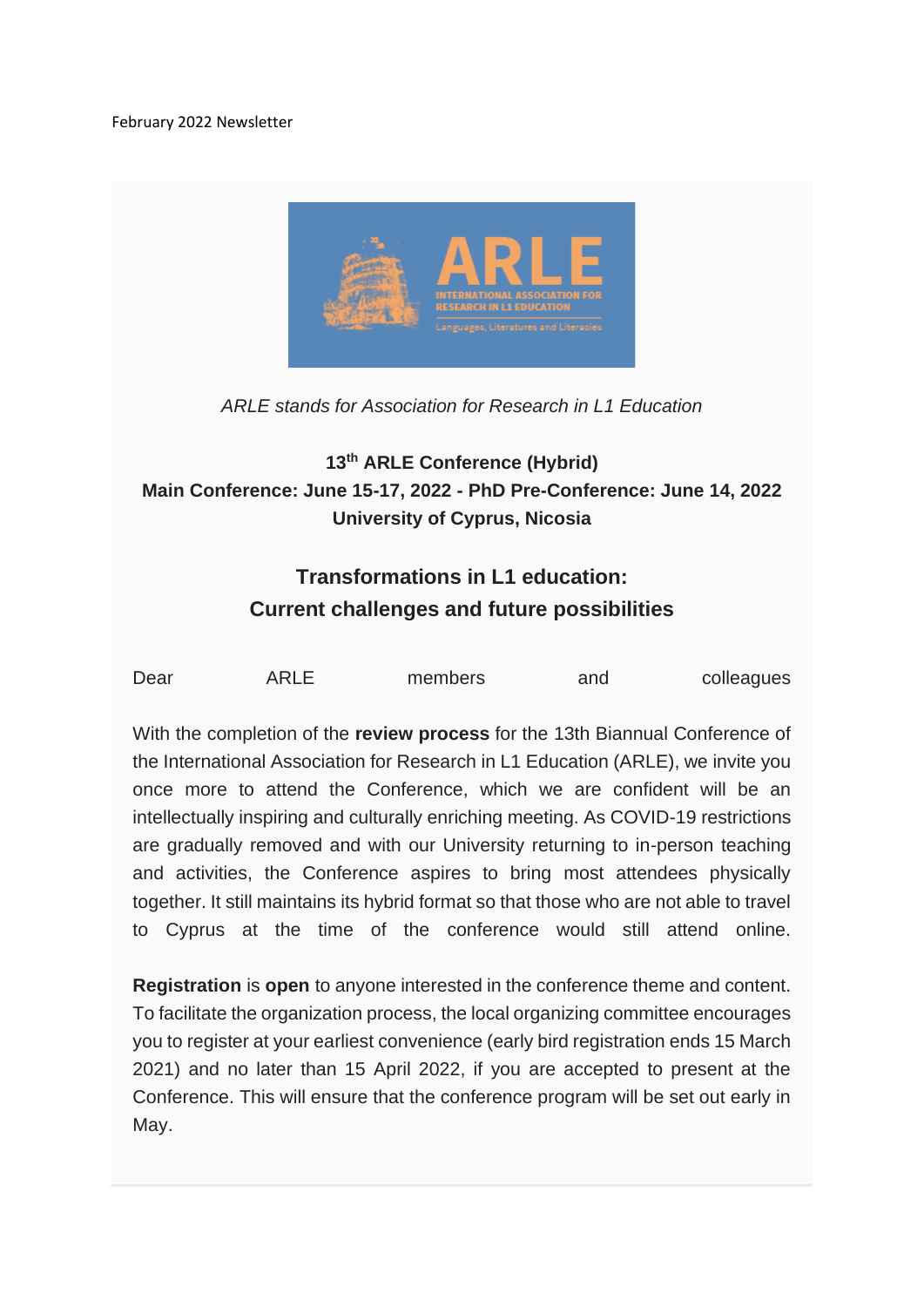The conference organizers have contacted a number of **hotels** located in Nicosia city centre, as well as the UC Hall Residence which is located next to the New University Campus, and have secured discounted prices for interested conference participants. Please note that participants should contact the hotels and the UC Hall Residence directly to book their accommodation. A code is required to book a room at a discounted price, while reservations are subject to availability at the time of final written confirmation. Hotel names, discounted prices and contact details are provided at the end of this newsletter.

The **conference website** [\(https://newdev.ucy.ac.cy/arle2022/\)](https://arle.us4.list-manage.com/track/click?u=e60ca9461c1d84627d19a6631&id=dda58bdba1&e=8b2cb9c57f) is renewed regularly with information on the conference venue, accommodation, travel, and transportation. You may refer to it for details and or contact the local organizing team and the ARLE Board [arle2022conference@gmail.com](mailto:arle2022conference@gmail.com) for any clarification and and or or contract the contract of the contract of the contract of the contract of the contract of the contract of the contract of the contract of the contract of the contract of the contract of the contract of the con

| Looking | forward     | to   | seeing | <b>VOU</b> | ın | Cyprus    |
|---------|-------------|------|--------|------------|----|-----------|
| The     | <b>ARLE</b> | 2022 |        | organizing |    | committee |



#### **List of Hotels**

All rates are per room, per night, inclusive of all taxes. Rates are inclusive of buffet breakfast in Cleopatra hotel, Centrum hotel, The Classic Hotel and Semeli hotel.

1. **CENTRUM** hotel15 Pasikratous Str., Eleftherias Square, 1011, Nicosia, **Cyprus** 

Single Room € 77.00 Double Room € 97.00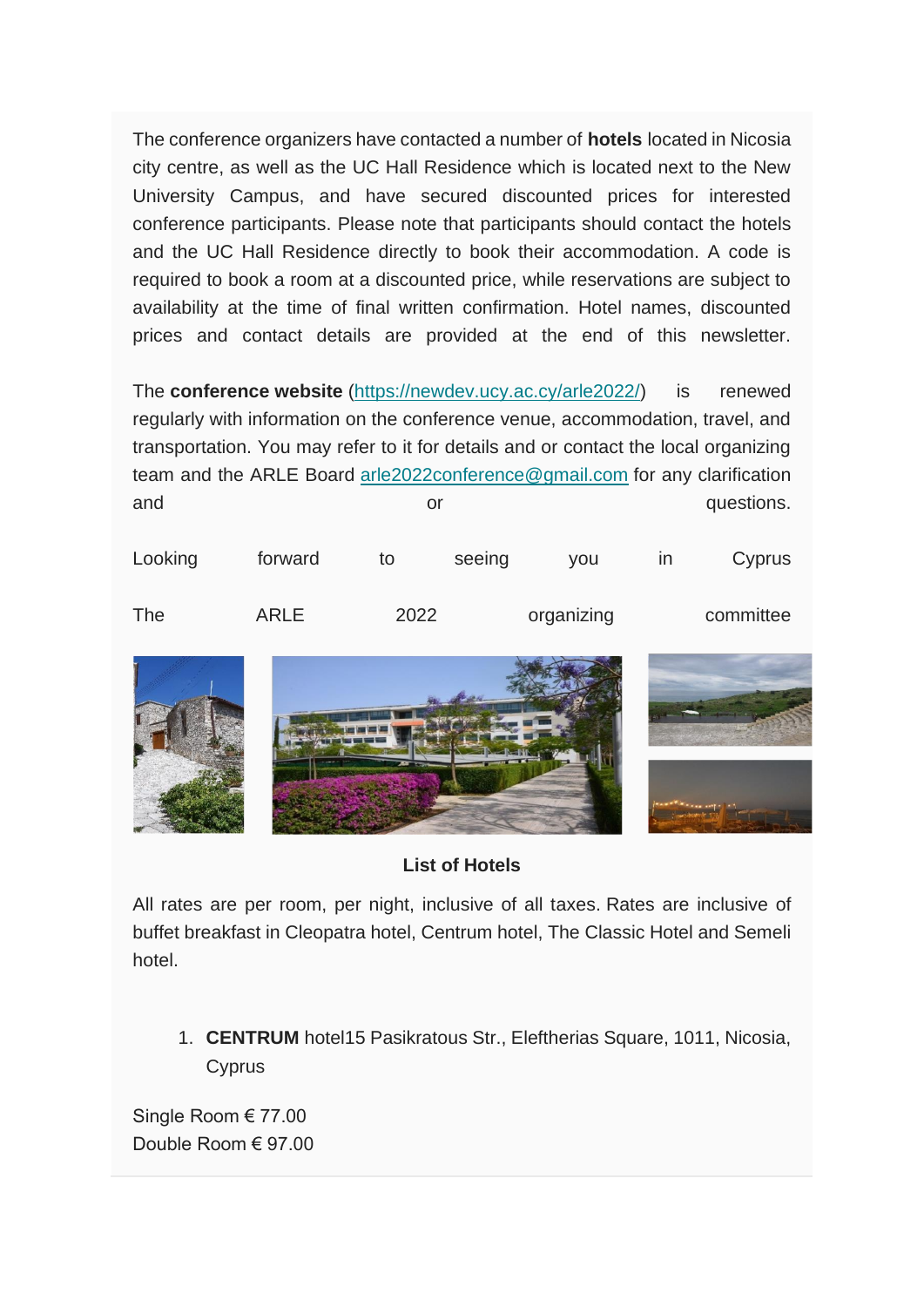Triple Room € 117.00 Executive Room with an extra cost of €20.00 per night To make a reservation participants can contact the hotel's reservations department by email: [info@centrumhotel.net](mailto:info@centrumhotel.net) (telephone +357 22456444) quoting ARLE 2022.

### 2. **CLEOPATRA** hotel

8 Florinis Str. 1065, Nicosia, Cyprus Tel: +357 22 844000 Single Room € 85.00 Double/Twin Room € 99.00 Executive Single Room € 95.00 Executive Double/Twin Room € 110.00 To make a reservation participants can contact the hotel's reservations department by email: [info@cleopatra.com.cy](mailto:info@cleopatra.com.cy) (telephone +357 22 844000) quoting ARLE 2022.

# 3. **THE CLASSIC** hotel

94 Rigenis Str., 1513, Nicosia, Cyprus Single Room € 72.00 Double/Twin Room € 87.00 Executive Single Room € 97.00 Executive Double/Twin Room € 112.00 Executive Triple/Extra Bed (Child) € 127.00 To make a reservation participants can contact the hotel's reservations department by email: [ResClassic@gapgroup.com](mailto:ResClassic@gapgroup.com) (telephone +357 22 664006) quoting ARLE 2022.

# 4. **SEMELI** hotel

10 Petraki Yiallourou Str., 1077, Nicosia, Cyprus Single Room € 88.00 Double Room € 108.00